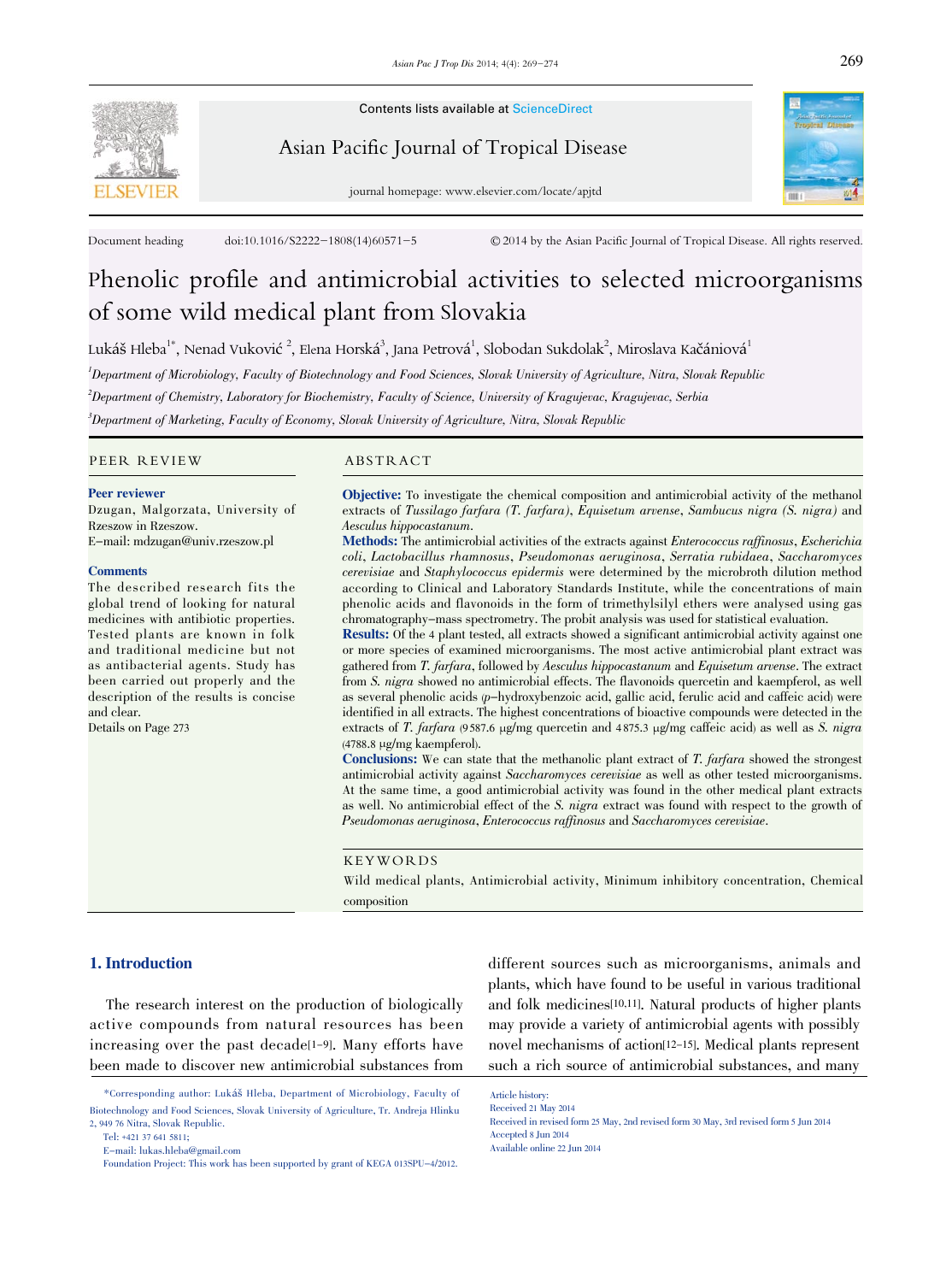of them have been already used in different countries as central components of potent and powerful drugs[16]. Furthermore, infections have increased to a great extent in recent years with the downside of antibiotics resistance as an essential therapeutic concern[17]. The extensive use of synthetic drugs as well as unwanted medication, will cause increasing side effects to the body; sometimes, the toxic effects caused by the administration of drugs may be much more serious than the disease itself. In recent years, pharmaceutical companies have invested significantly in testing natural products extracted from plants, to produce more cost effective remedies that are affordable to common people. Plant extracts have been reported to exhibit antibacterial, antifungal and insecticidal properties under laboratory conditions[18,19]. The selection of crude plant extracts for screening programs has the potential of being more successful in its initial steps than the screening of pure compounds that are isolated from natural products[20]. The present study was designed to determine the role of methanolic extracts from Tussilago farfara (T. farfara), Equisetum arvense (E. arvense), Sambucus nigra (S. nigra) and Aesculus hippocastanum (A. hippocastanum) for potential antibacterial and antifungal activity against selected microorganisms, namely, Escherichia coli (E. coli), Serratia rubidaea (S. rubidaea), Pseudomonas aeruginosa (P. aeruginosa), Staphylococcus epidermis (S. epidermis), Lactobacillus rhamnosus (L. rhamnosus), Enterococcus raffinosus (E. raffinosus) and Staphylococcus epidermis (S. cerevisiae).

### 2. Materials and methods

### 2.1. Plant materials

The plant materials used in this experiment consist of flowers from S. *nigra* and A. *hippocastanum*, flowers and stems from T. farfara, leaves and stems from E. arvense. The plants were collected from Nitra and Gelnica outskirts (Slovakia) during the spring season of 2012. The material was initially dried at the room temperature in the dark. More detailed information is available in Table 1.

### Table 1

| Detailed information about the plant extracts. |  |  |
|------------------------------------------------|--|--|
|                                                |  |  |

| Plants           | Plant parts     | Yield <sup>*</sup> | Area    |
|------------------|-----------------|--------------------|---------|
| T. farfara       | flower $+$ stem | 757.6              | Gelnica |
| E. arvense       | $leaf + stem$   | 392.5              | Nitra   |
| S. nigra         | flower          | 442.4              | Nitra   |
| A. hippocastanum | flower          | 509.5              | Nitra   |

\* Yield (in mg) from 50 g dried plants per 400 mL methanol.

### 2.2. Microbial tests

Seven strains of microorganisms were tested in this research, including three Gram-negative bacteria  $(E$ .

coli CCM 3988, S. rubidaea CCM 4684, P. aeruginosa CCM 1960), three Gram-positive bacteria (S. epidermis CCM 4418, L. rhamnosus CCM 1828, E. raffinosus CCM 4216) and one yeast strain (S. cerevisiae CCM 8191). All tested strains were collected from the Czech Collection of Microorganisms. The bacterial suspensions were cultured in the nutrient broth (Imuna, Slovakia) at 37 °C and the yeast suspension was cultured in the malt extract broth (Biomark, India) at 30 °C.

### 2.3. Preparation of plant extracts

After drying, the plant materials were crushed, weighed out to 50 g and soaked separately in 300 mL of methanol p.a. (99.5%, Sigma, Germany) during two weeks at room temperature. Exposure to sunlight was avoided in order to prevent the degradation of active components. Then, methanolic plant extracts were filtered through the Whatman No. 1 filter paper. The obtained extracts were subjected to evaporation under reduced pressure at 40 °C in order to remove the methanol (Stuart RE300DB rotary evaporator, Bibby Scientific Limited, UK, and vacuum pump KNF N838.1.2KT.45.18, KNF, Germany). For the antimicrobial assays, the crude plant extracts were dissolved in dimethyl sulfoxid (DMSO) (Penta, Czech Republic) to 102.4 mg/mL as stock solution, while for chemical analysis methanol was used as solvent. Stock solutions of plant extracts were stored at -16 °C in refrigerator until use.

### 2.4. Antimicrobial assay

The minimum inhibitory concentration (MIC) is the lowest concentration of the sample that will inhibit the visible growth of microorganisms. Plant extracts dissolved in DMSO were prepared to a final concentration of 1024 µg/ mL by dissolving stock solution with 102.4 mg/100 mL. MICs were determined by the microbroth dilution method according to the Clinical and Laboratory Standards Institute recommendation 2009[21] in Mueller Hinton broth (Biolife, Italy) for bacteria and Sabouraud broth (Biolife, Italy) for yeast. Briefly, the DMSO plant extracts solutions were prepared as serial two-fold dilutions, in order to obtain a final concentration ranging between 0.5-512 µg/mL. Each well was then inoculated with microbial suspension at the final density of 0.5 McFarland. After 24 h incubation at 37 °C for bacteria and 30 °C for yeast, the inhibition of microbial growth was evaluated by measuring the well absorbance at 450 nm in an absorbance microplate reader Biotek EL808 with shaker (Biotek Instruments, USA). The 96 microwell plates were measured before and after experiment. Differences between both measurements were evaluated as growth. Measurement error was established for 0.05 values from absorbance. Wells without plant extracts were used as positive controls of growth. Pure DMSO was used as negative control. This experiment was done in eight-replicates for a higher accuracy of the MICs of used medical plant extracts.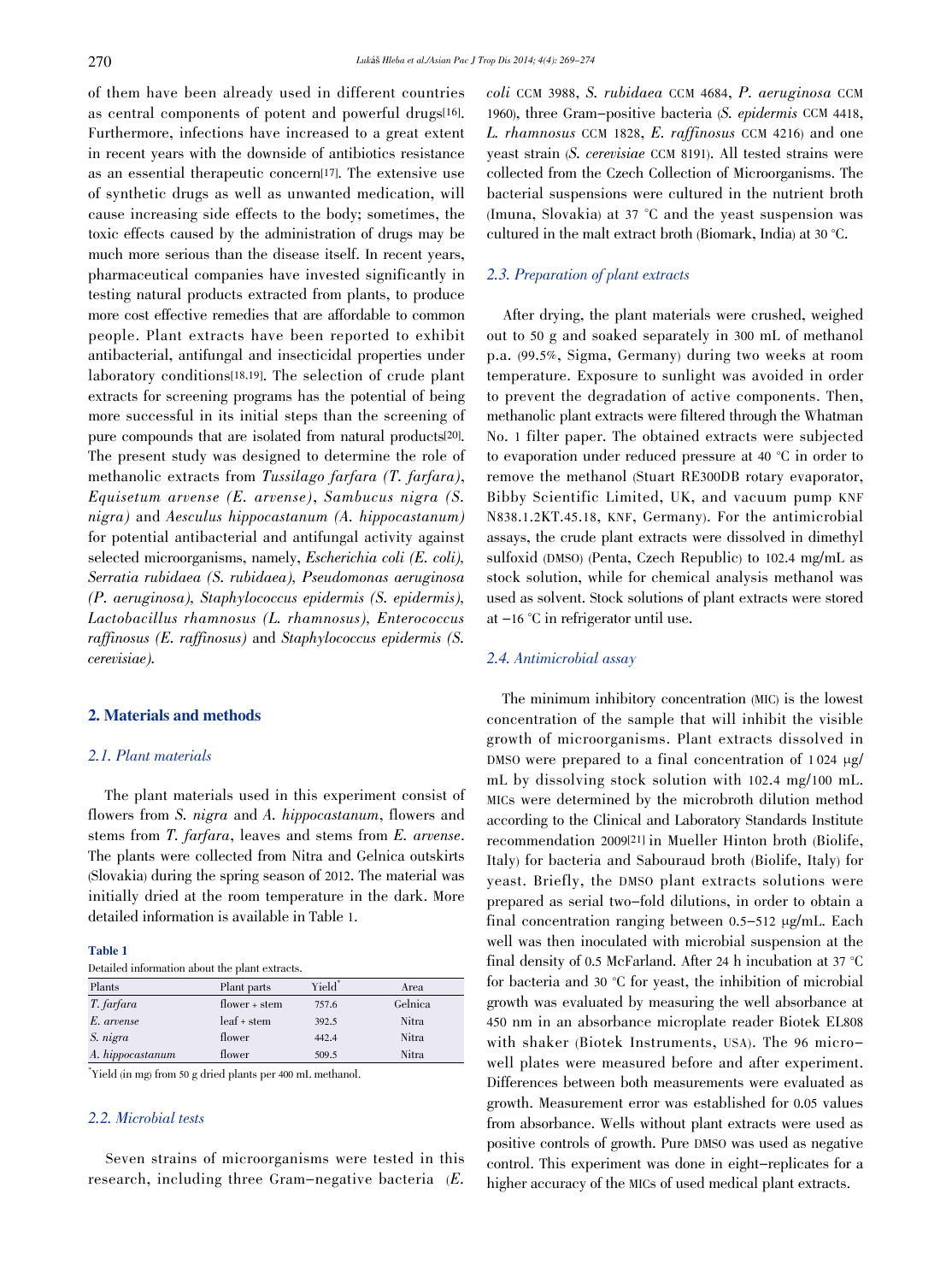### 2.5. Extraction, hydrolysis conditions and sample preparation for GC-MS

The procedure used for acid hydrolysis of flavonoid glycosides has previously been described by Hertog et al<sup>[22]</sup>. Acidified methanol (25 mL) containing  $1\%$  (v/v) HCl was added to plant methanol extracts (25 mL). Hydrochloric acid (1.2 mol/L, 5 mL) was added and the mixture was stirred at 90 °C under reflux for 2 h to obtain the aglycons by hydrolysis of the flavonoid glycosides. The hydrolysates were cooled to room temperature and extracted with ethyl acetate (1:1, v/v). Then obtained extracts were evaporated to dryness under reduced pressure, redissolved in ethyl acetate, and dried overnight over sodium sulphate. The dried solutions (400  $\mu$ L) were transferred to vials, 100  $\mu$ L bis(trimethylsilyl) trifluoroacetamide (Sigma, Germany) were added, and the vials were heated at 70 °C for 15 min.

Phenolic constituents of four medicinal plants were determined by gas chromatography-mass spectrometer (GC-MS) operating either in SCAN (total ion current) or selective ion monitoring (SIM) mode.

An aliquot  $(1 \mu L)$  of the derivatized sample was injected into the gas chromatograph at a split ratio 1:20. An Agilent 6890N coupled with a 5975B (Agilent Technologies, USA), split-splitless injector and an HP 7683 autosampler were employed. Mass selective (MS) detector was operated under electron impact ionisation (70 eV) and MS scan range was 50-800 Da. Analysis of the samples was performed using an HP-5 MS capillary column (5% phenyl-95 % methylsiloxane,  $30 \text{ m} \times 0.25 \text{ mm} \times 250 \text{ \mu m}$ . The carrier gas was helium at a flow rate of 0.7 mL/min, injector and MS detector transfer line temperatures were set at 220 °C and 300 °C, respectively. To obtain the total ion chromatograms (GC-MS operating in SCAN mode) of derivatized samples, the following temperature program was applied: oven was initially set to 100 °C, next the temperature increased at 5 °C/min to 310 °C, then 310 °C were held for 8 min. Under these conditions, the phenolic constituents in the form of their trimethylsilyl ethers were identified using their mass spectra and by reference to the Wiely7Nist mass spectra libraries, as well as by analyzing pure standards.

In this way, the qualitative analysis of plant methanolic extracts was achieved.

Under the same conditions as extracts, the standard compounds were transformed to their trimethylsilyl ethers. Quantitative analyses were performed from the calibration curves of trimethylsilyl derivatives of standard compounds (Extrasynthese, France).

### 2.6. Statistical analysis

Using obtained absorbance before and after the analysis,

we were able to express the differences in absorbance between the measurements as a set of binary values. These values were assigned to exact concentrations. The following formula was created for this specific experiment: value 1 (inhibitory effect) was assigned to absorbance values lower than 0.05, while value 0 (no effect or stimulant effect) was assigned to absorbance values higher than 0.05. For this statistical evaluation probit analysis in Statgraphics software was used.

### 3. Results

All the plants tested in this research are commonly used as medical plants in different areas of Europe and world. Their medical properties and some other information were described by Krejča and Kresánek[23] and are presented in Table 2. The antimicrobial activity (expressed as  $\mu$ g/ mL) of four methanolic extracts from T. farfara, E. arvense, S. nigra and A. hippocastanum against various strains of bacteria and yeast are summarized in Table 3. The organism S. cerevisiae CCM <sup>8191</sup> was found to be more susceptible to the T. farfara extract with a MIC<sub>50</sub> value of 24  $\mu$ g/mL. S. rubidaea CCM <sup>4684</sup> was less susceptible to T. farfara with  $MIC<sub>50</sub>$  value of 48.01 µg/mL. The organisms E. coli CCM 3988, S. epidermis CCM 4418, L. rhamnosus CCM 1828, P. aeruginosa CCM <sup>1960</sup> and E. raffinosus CCM <sup>4216</sup> were less susceptible to the T. farfara extract with higher MIC<sub>50</sub> values (MIC  $\geq 64$ <sup>µ</sup>g/mL). The organism P. aeruginosa CCM <sup>1960</sup> was found to be more susceptible to the E. arvense extract with a  $MIC_{50}$ value of 92.09  $\mu$ g/mL. The organisms E. coli CCM 3988, S. rubidaea CCM 4684, L. rhamnosus CCM 1828, S. epidermis CCM 4418, E. raffinosus CCM <sup>4216</sup> and S. cerevisiae CCM <sup>8191</sup> were less susceptible to the E. arvense extract with higher  $MIC_{50}$ values (MIC<sub>50</sub> ≥143.73 µg/mL). The organism E. coli CCM 3988 was found more susceptible to the S. nigra extract with  $MIC_{50}$ value of 64 µg/mL. S. *rubidaea* CCM 4684, L. *rhamnosus* CCM <sup>1828</sup> and S. epidermis CCM <sup>4418</sup> were less susceptible to the S. nigra extract with higher MIC<sub>50</sub> values (MIC<sub>50</sub> ≥191.85 µg/ mL). The antimicrobial effect of the S. nigra extract against E. coli isolated from ecological cattle breeding was not found. P. aeruginosa CCM 1960, E. raffinosus CCM <sup>4216</sup> and S. cerevisieae CCM <sup>8191</sup> were found not to react to the extracts. The organism E. coli CCM 3988 was found more susceptible to the A. hippocastanum extract with a MIC<sub>50</sub> value of 48.01 <sup>µ</sup>g/mL. S. rubidaea CCM 4684, P. aeruginosa CCM 1960, L. rhamnosus CCM 1828, S. epidermis CCM 4418, E. raffinosus CCM <sup>4216</sup> and S. cerevisiaeae CCM 8191, were less suscteptible to the A. hippocastanum extract with higher  $MIC_{50}$  values (MIC<sub>50</sub>) ≥96.05 µg/mL). The MIC<sub>90</sub> and MIC<sub>50</sub> values are summarized in Table 3.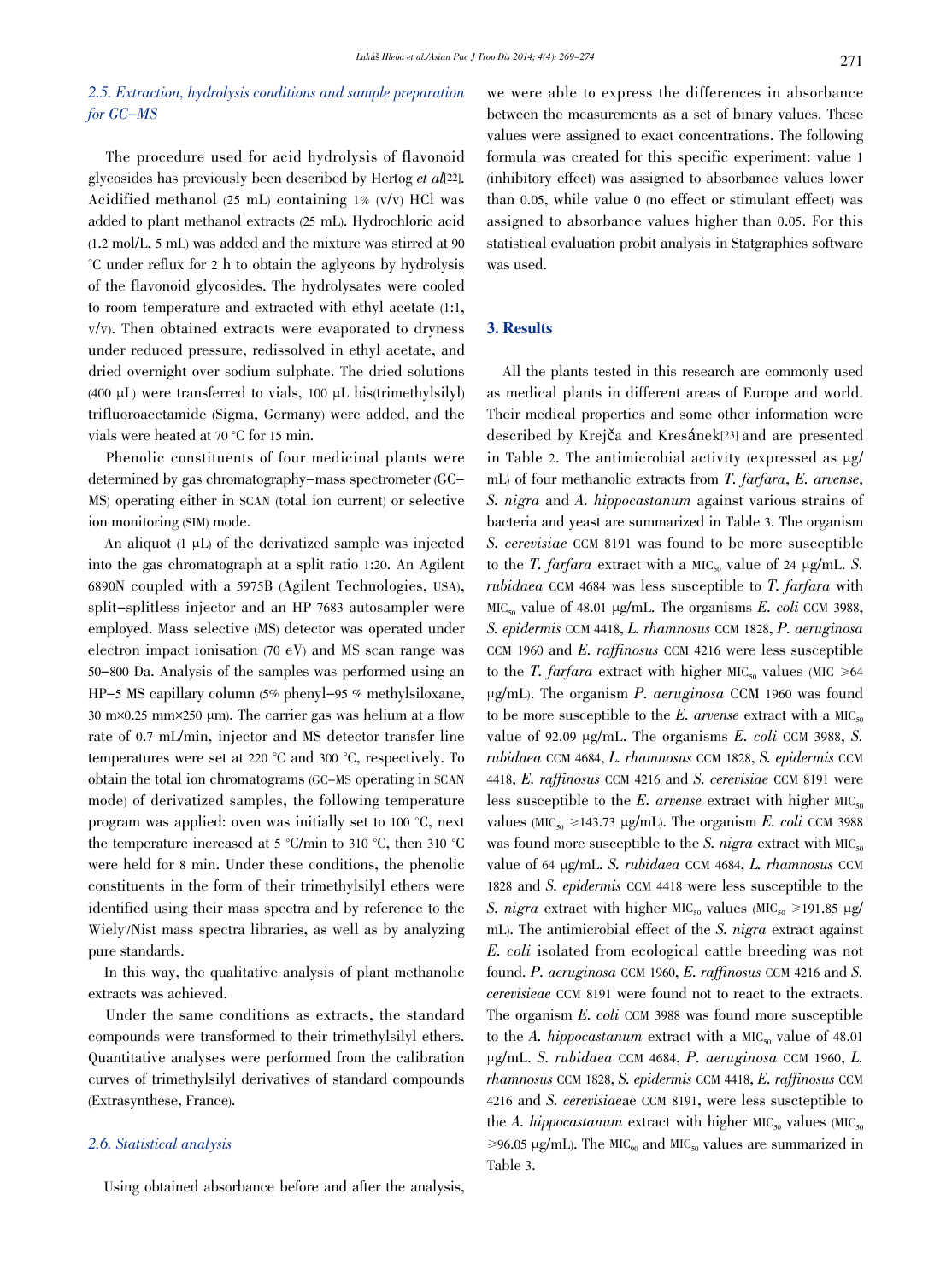## Table 2

Descriptions of medical plants prepared by Kresánek and Krejča[23].

| Plants           |           | Common Systematic                             |                                                                                                                                                                                                              |                                                                                                                                  | Chemical compounds                                                                                                                                                                                                                                                                                                                                                                                     |                                                                                                                                                               |  |
|------------------|-----------|-----------------------------------------------|--------------------------------------------------------------------------------------------------------------------------------------------------------------------------------------------------------------|----------------------------------------------------------------------------------------------------------------------------------|--------------------------------------------------------------------------------------------------------------------------------------------------------------------------------------------------------------------------------------------------------------------------------------------------------------------------------------------------------------------------------------------------------|---------------------------------------------------------------------------------------------------------------------------------------------------------------|--|
|                  | name      | position                                      | Botanical description                                                                                                                                                                                        | Medical properties                                                                                                               | Stems and leaves                                                                                                                                                                                                                                                                                                                                                                                       | Flowers                                                                                                                                                       |  |
| T. farfara       | Coltsfoot | Asterales:<br>Asteraceae                      | Perennial herb, 10-20 cm long stem,<br>vellow flowers, in summer leaves has<br>heart shape, growing on the glade etc.                                                                                        | Respiratory diseases,<br>suppressant of cough.<br>diuretics, antiallergic,<br>etc.                                               | Mucus, sterins, tannins, galic acid,<br>small amount of bitters, small<br>amount of silica, inulin, paraffin,<br>accelerates wound healing, sugar and ashs contain high amount<br>of K and Zn.                                                                                                                                                                                                         | Silica, high amount of xanthophyl,<br>mucus, tannins, glycosidic bitter.                                                                                      |  |
| E. arvense       |           | Common Equisetales:<br>horsetail Equisetaceae | Perennial herb, 10-20 cm stem in<br>spring, 10-60 cm stem in summer,<br>without flower, ear of stem in spring<br>has spores, in summer stem without<br>gametes, growing on the field <i>etc</i> .            | Diuretics, stops<br>bleeding, against<br>fever for tuberculosis,<br>antisclerotics, gargle in<br>bacterial inflammation,<br>etc. | Dried stems and leaves<br>The dried stems contain high amount of silica acid $(6\% - 8\%)$ , flavonoids<br>glycosides (aglycones-quercetin, luteolin and kempherol), saponins<br>of Al and K.                                                                                                                                                                                                          | (equisetonin), bitters, small amount of silica and alkaloides (nicotin), acids<br>(oxalic, malic, aconitic), small amount of fats, ash contains higher amount |  |
| S. nigra         | Elder     | Dipsacales:                                   | Bush with opposite leafs, inflorescence<br>of white small flowers, fruits are small Laxative effect, herbal<br>Loniceraceae round drupes, growing on the slightly wrap, urological tea<br>moist opinion etc. |                                                                                                                                  | Flowers<br>Flowers contain 3% of silica (mainly<br>rutin), tannins, amines (ethyamin,<br>isobuthylamine, isoamylamine),<br>sugars, organic acid and Vitamin C.<br>Flowers, leaves, seeds                                                                                                                                                                                                               | Fruits<br>Except compounds from flowers,<br>fruits contain also some vitamins,<br>sugars and anthocyanins.                                                    |  |
| A. hippocastanum | Horse     | Sapindales:<br>Chestnut Aesculaceae           | Its a tree with sticky buds, fan-<br>shaped leaves, flowers are bisexual,<br>fruits are spiny capsules, trees are<br>growing in the park as decorative<br>solitaire.                                         | Suppressant of cough,<br>circulatory disorders                                                                                   | Triterpenoids saponins, mixture of these saponins is called aescin<br>(aglycones-protoescigenin, angelic acid, tiglinic acid, acetic acid,<br>isobutyric acid or alfa methyl butyric acid), huge amount of starch,<br>flavonoids glycosides, aglycones-quercetin and kempherol, derivates<br>of purins, adenin, adenozin, uric acid, fatty oil (7%-8%), crude protein,<br>katechin, kumarin, aesculin. |                                                                                                                                                               |  |

#### Table 3

The antimicrobial activity of medical plant extracts (MIC, µg/mL).

|                        | T. farfara        |                   | E. arvense        |                   | S. nigra          |                   | A. hippocastanum  |                   |
|------------------------|-------------------|-------------------|-------------------|-------------------|-------------------|-------------------|-------------------|-------------------|
| Microorganisms         | MIC <sub>so</sub> | MIC <sub>on</sub> | MIC <sub>on</sub> | MIC <sub>on</sub> | MIC <sub>on</sub> | MIC <sub>on</sub> | MIC <sub>so</sub> | MIC <sub>on</sub> |
| Gram-negative bacteria |                   |                   |                   |                   |                   |                   |                   |                   |
| E. coli CCM 3988       | 64.00             | 71.53             | >512.00           | >512.00           | 64.00             | 71.53             | 48.01             | 51.26             |
| S. rubidaea CCM 4684   | 48.01             | 51.26             | 254.27            | 428.13            | >512.00           | >512,00           | 96.05             | 102.30            |
| P. aeruginosa CCM 1960 | 64.00             | 71.53             | 92.09             | >512.00           | n.d.              | n.d.              | 279.21            | >512,00           |
| Gram-positive bacteria |                   |                   |                   |                   |                   |                   |                   |                   |
| L. rhamnosus CCM 1828  | 64.00             | 71.53             | >512.00           | >512.00           | >512.00           | >512.00           | 96.05             | 102.30            |
| S. epidermis CCM 4418  | 191.85            | 203.97            | 237.19            | 455.60            | 191.85            | 203.97            | >512,00           | >512,00           |
| E. raffinosus CCM 4216 | 64.00             | 71.53             | 143.73            | 291.71            | n.d.              | n.d.              | 141.77            | >512,00           |
| Yeast                  |                   |                   |                   |                   |                   |                   |                   |                   |
| S. cerevisiae CCM 8191 | 24.00             | 25.69             | 383.00            | 407.06            | n.d.              | n.d.              | 222.26            | 413.91            |

n.d.–antimicrobial effect not determined.

The phenolic compound p-hydroxybenzoic acid, caffeic acid, gallic acid, ferulic acid, kaempferol, quercetin, luteolin and apigenin were quantitatively determined. The target and qualifier ions for the trimethylsilyl ethers of the eight compounds are given in Table 4.

### Table 4

| Polyphenols quantified by GC–MS. |  |
|----------------------------------|--|
|----------------------------------|--|

| Compound              | $GC-MS$ run mode Target ion $(m/z)^{a}$ |     | Qualifier ions $(m/z)^a$ |
|-----------------------|-----------------------------------------|-----|--------------------------|
| p-Hydroxybenzoic acid | SIM <sup>b</sup>                        | 267 | 223, 193                 |
| Gallic acid           | <b>SIM</b>                              | 281 | 458, 443                 |
| Ferulic acid          | <b>SIM</b>                              | 338 | 323, 308                 |
| Caffeic acid          | <b>SIM</b>                              | 396 | 219, 381                 |
| Kaempferol            | <b>SIM</b>                              | 559 | 560                      |
| Quercetin             | <b>SIM</b>                              | 647 | 559, 575                 |
| Luteolin              | SCAN <sup>c</sup>                       |     |                          |
| Apigenin              | <b>SCAN</b>                             |     |                          |

a Trimethylsilyl ether derivatives of the compounds; <sup>b</sup> SIM-selective ion monitoring; 'SCAN-total ion current monitoring.

The concentrations of specific compounds identified in plant methanol extracts are summarized in Table 5. In all plant extracts the following phenolic acids were found: p-hydroxybenzoic acid, gallic acid, ferulic acid and caffeic acid. Among the identified phenolic acids, gallic acid was identified with the highest amounts in the case of T. farfara and S. nigra (4875.3 and 1123.3  $\mu$ g/mg, respectively). Quercetin and kaempferol were identified in all samples, while luteolin and apigenin were not detected in the extract of T. farfara. Also, GC-MS analysis in SCAN mode does not show presence of apigenin in the methanol extract of S. nigra. The most abudant flavonoid in T. farfara and E. arvense extracts was quercetin (9 587.6 <sup>µ</sup>g/mg and <sup>2</sup> 587.6 <sup>µ</sup>g/ mg, respectively). On the other hand, the main flavonoid in methanol extracts of S. nigra and A. hypocastanum was kaempferol (4788.8 µg/mg and 2874.6 µg/mg, respectively).

#### Table 5

Retention times and concentration of identified compounds.

| RT <sup>a</sup> | Compound                 | Concentration $(\mu g/g)$ of extract) |                   |                          |                   |  |  |
|-----------------|--------------------------|---------------------------------------|-------------------|--------------------------|-------------------|--|--|
|                 |                          | T. farfara                            |                   | S. nigra A. hypocastanum | E. arvense        |  |  |
| 7.52            | $p$ -Hydroxybenzoic acid | 112.6                                 | 221.4             | 158.8                    | 7.9               |  |  |
| 24.05           | Gallic acid              | 2.8                                   | 5.8               | 13.9                     | 4.8               |  |  |
| 25.21           | Ferulic acid             | 896.8                                 | 28.5              | 547.3                    | 58.6              |  |  |
| 34.95           | Caffeic acid             | 4875.3                                | 1123.3            | 328.6                    | 25.6              |  |  |
| 41.12           | Kaempferol               | 3896.5                                | 4788.8            | 2874.6                   | 987.6             |  |  |
| 41.56           | Luteolin                 | n.d. <sup>b</sup>                     | 258.9             | 856.6                    | n.d. <sup>b</sup> |  |  |
| 41.99           | Apigenin                 | n.d. <sup>b</sup>                     | n.d. <sup>b</sup> | 25.8                     | 1103.6            |  |  |
| 42.18           | Ouercetin                | 9587.6                                | 876.8             | 1447.4                   | 2587.6            |  |  |

<sup>a</sup>RT-retention times in min on a HP-5 MS column; <sup>b</sup>n.d.-not detected.

### 4. Discussion

Kokoska et al. researched an antimicrobial activity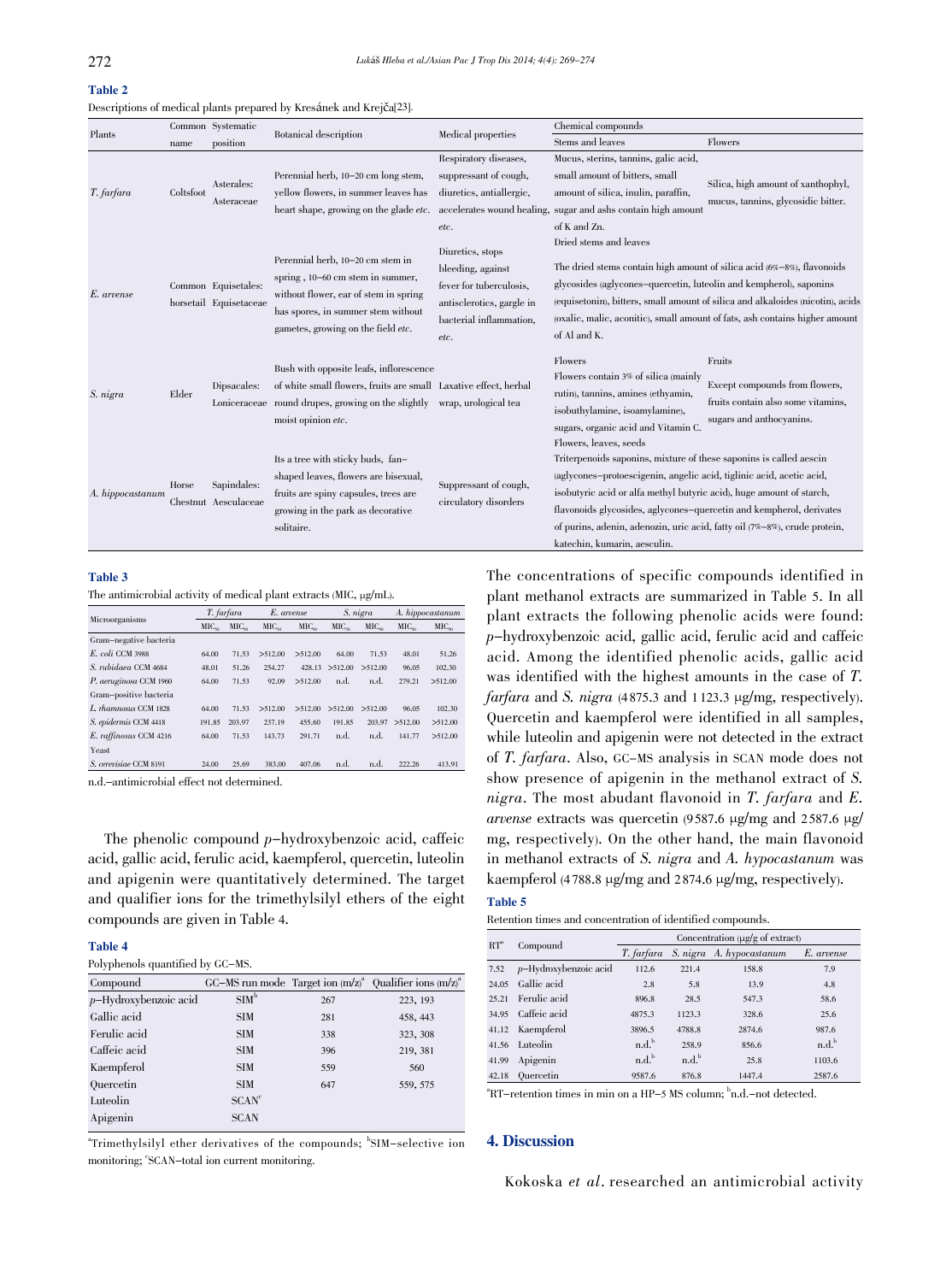of ethanolic extract from T. farfara determining an antimicrobial effect against Bacillus cereus (MIC=15.63 mg/ mL) and Staphylococcus aureus (S. aureus) (MIC=62.5 mg/ mL)[24]. Stanojković et al. studied a similar antimicrobial activity of T. farfara ethanolic extract by disc diffusion method, and unlike our experiment they showed a very small antimicrobial activity of T. farfara ethanol extract[25]. Radulović et al.[26] used E. arvense essential oil for antimicrobial susceptibility testing and they determined that essential oil of E. arvense in 1:10 dilution was shown to possess a broad spectrum of a very strong antimicrobial activity against all tested strains (S. aureus, E. coli, Klebsiella pneumoniae, P. aeruginosa and Salmonella enteritidis; fungi: Aspergillus niger and *Candida albicans*). Also Sandhu et al.<sup>[27]</sup> discussed in their review about the good antimicrobial activity of E. arvense essential oil against the following bacteria: S. aureus, E. coli, Klebsiella pneumoniae, P. spergillusaeruginosa, Salmonella enterica, and against fungi A. niger andidaand to yeast C. albicans. Hleba et al.[28] studied a similar extract by the disc diffusion method and they determined strong antimicrobial effect of the S. nigra extract against the antibiotic resistant E. coli isolated from conventional cattle breeding. Furthermore, they studied the antimicrobial activity of T. farfara, E. arvense and A. hippocastanum extracts, determining very strong antimicrobial effects against E. coli isolated from conventional cattle breeding. According to these authors, the T. farfara extract had the strongest antimicrobial effect. Similar results were found in our study as well. Hearst et al.[29] claimed that the ethanolic S. nigra extract was more effective to all bacteria than the other used plant extracts. Roy *et al.*[30] tested the ethanolic extract of A. hippocastanum to some oral microbes by the disc diffusion method and they determined a very good antibacterial activity (100 µg/disc=range from 8 to 14 mm inhibition zone, 200  $\mu$ g/disc=range from 12 to 20 mm inhibition zone). Heleno et  $al$ .<sup>[31]</sup> tested  $p$ -hydroxybenzoic acid against S. aureus, Bacillus cereus, Myotis flavus, Listeria monocytogenes, P. aeruginosa, Salmonella typhimurium, E. coli and Enterobacter cloacae and they determied strong antimicrobial effect with MIC ranging from 0.003 to 0.03 mg/mL. Also gallic acid as antimicrobial agent was described by Chanwitheesuk et al. in their research study<sup>[32]</sup>. They determined MIC values of 2500 and 1250 µg/ mL against Salmonella typhi and S. aureus. In the case of ferullic acid, Lemos et al.[33] detected good antimicrobial activity. They tested ferullic acid against Bacillus cereus and Pseudomonas fluorescens and they determined MIC value of 500 µg/mL for both bacteria. Also antibacterial synergy between quercetin and other polyphenolic acids was determined by Prasad et al[34].

In conclusion, we can state that the methanolic plant extract of T. farfara showed the strongest antimicrobial activity against S. cerevisiae as well as other tested microorganisms. At the same time, a good antimicrobial activity was found in the other medical plant extracts as well. No antimicrobial effect of the S. nigra extract was found with respect to the growth of P. aeruginosa, E. raffinosus and S. cerevisiae.

### Conflict of interest statement

We declare that we have no conflict of interest.

### Acknowledgements

This work has been supported by grant of KEGA 013SPU-4/2012.

### **Comments**

### **Background**

Regarding the fact that the extensive use of synthetic drugs as well as unwanted medication, will cause increasing side effects to the body, and sometimes, the toxic effects caused by the administration of drugs may be much more serious than the disease itself, natural products extracted from plants have been invested significantly by pharmaceutical companies in recent years.

### Research frontiers

Suitable methods for this kind of research have been applied, e.g. commonly accepted microbroth dilution method for antimicrobial examination as well as GC-MS method for phenolic compounds determination. The used methods are written in details.

### Related reports

In the present study, the references to laboratory method were listed. The obtained results were compared with other authors' experiments, earlier observations were cited and discussed in this research work.

#### Innovations & breakthroughs

Generally for preparing extracts of herbal plants, ethanol as solvent is used. In this paper authors chose the methanol and they stated the different properties of obtained extract. GC-MS analysis was used for phenolic compounds examination.

#### Applications

The results of this research work could be used by pharmaceutical and cosmetic industry.

### Peer review

The described research fits the global trend of looking for natural medicines with antibiotic properties. Tested plants are known in folk and traditional medicine but not as antibacterial agents. Study has been carried out properly and the description of the results is concise and clear.

### **References**

- [1] Chanda S, Dave R. In vitro models for antioxidant activity evaluation and some medicinal plants possessing antioxidant properties: an overview. Afr J Microbiol Res 2009; 3(13): 981-996.
- [2] Balakumar S, Rajan S, Thirunalasundari T, Jeeva S. Antifungal